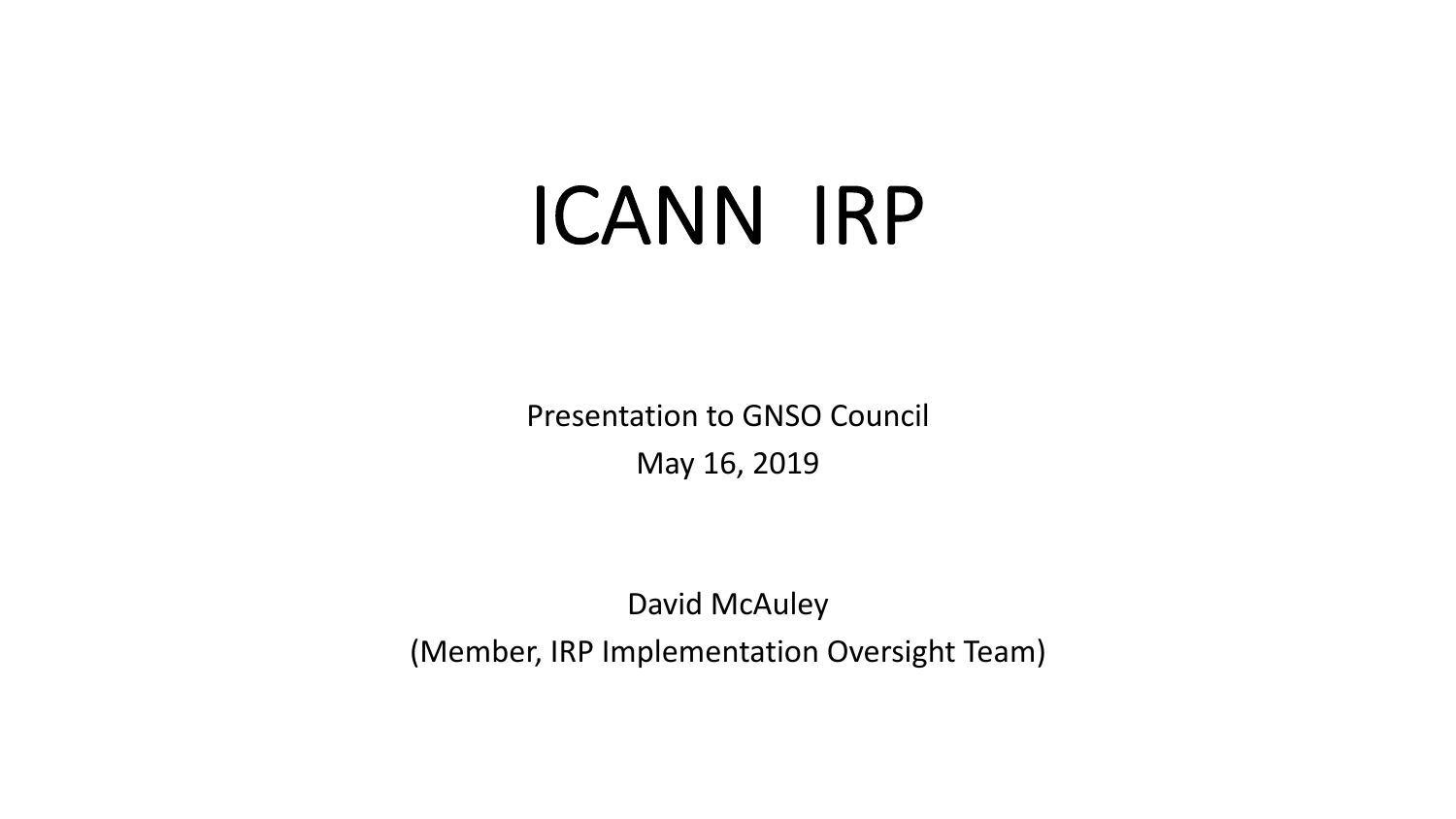- IRP in Bylaws:
	- First appearing in Bylaws effective as of 15 December 2002;
	- Before that reference to 'Advisory Committee on Independent Review';
	- IANA Transition CCWG Accountability, Final Report, **[Annex 07](https://community.icann.org/pages/viewpage.action?pageId=58723827&preview=/58723827/58726371/Annex%2007%20-%20FINAL-Revised.pdf)**:
		- Proposed new IRP, with binding/enforceable decisions and a revised standard of review.
	- 'Current' IRP adopted as part of IANA Transition in October, 2016.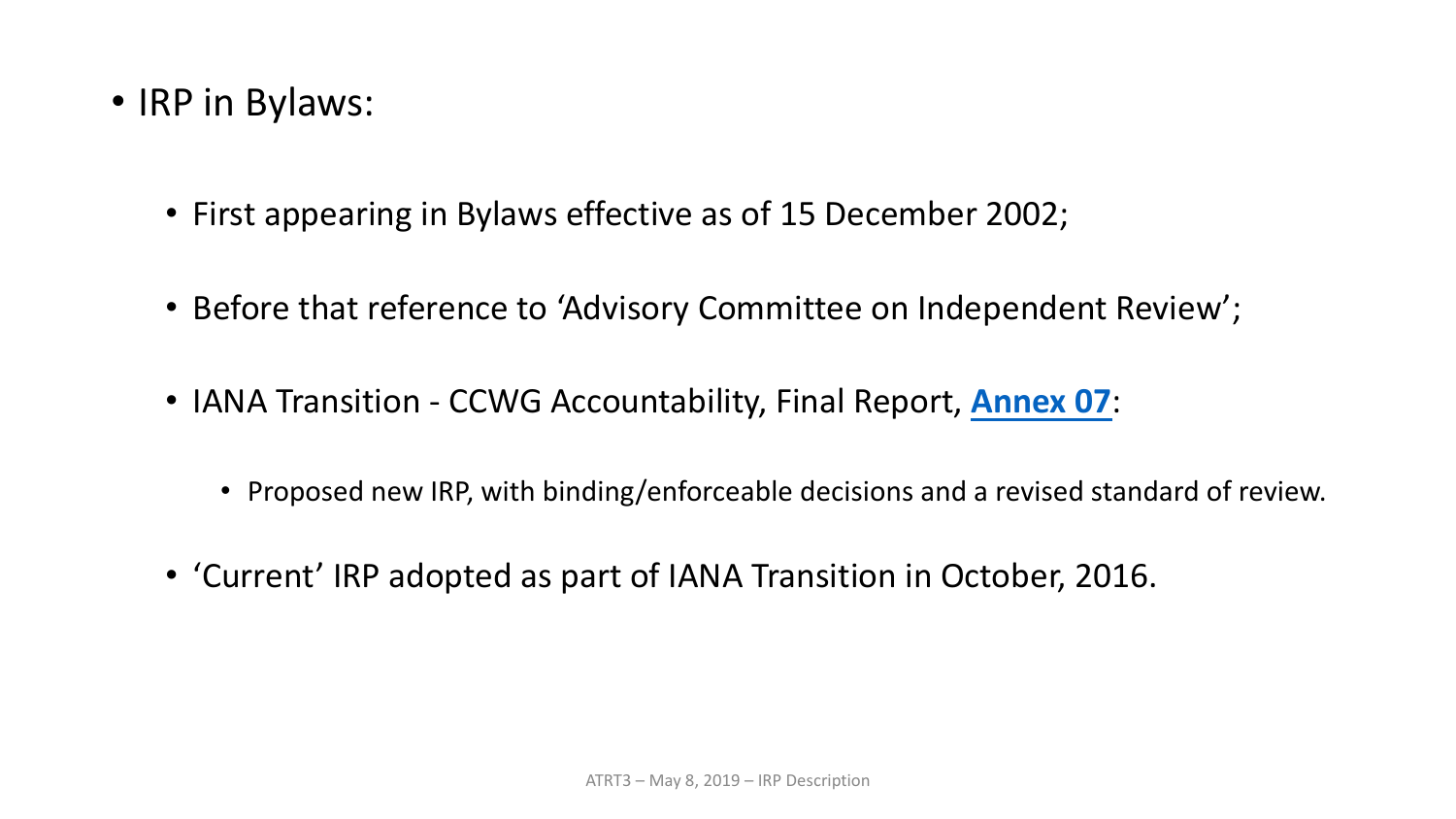- IRP **Pre**-IANA Transition highlights:
	- Review of **Board** decisions/actions claimed to be inconsistent with Articles/Bylaws;
	- More narrow standard of review than current IRP;
	- IRP Panel could recommend that ICANN stay action/decision pending ruling;
	- Board had to **consider** IRP Panel decision.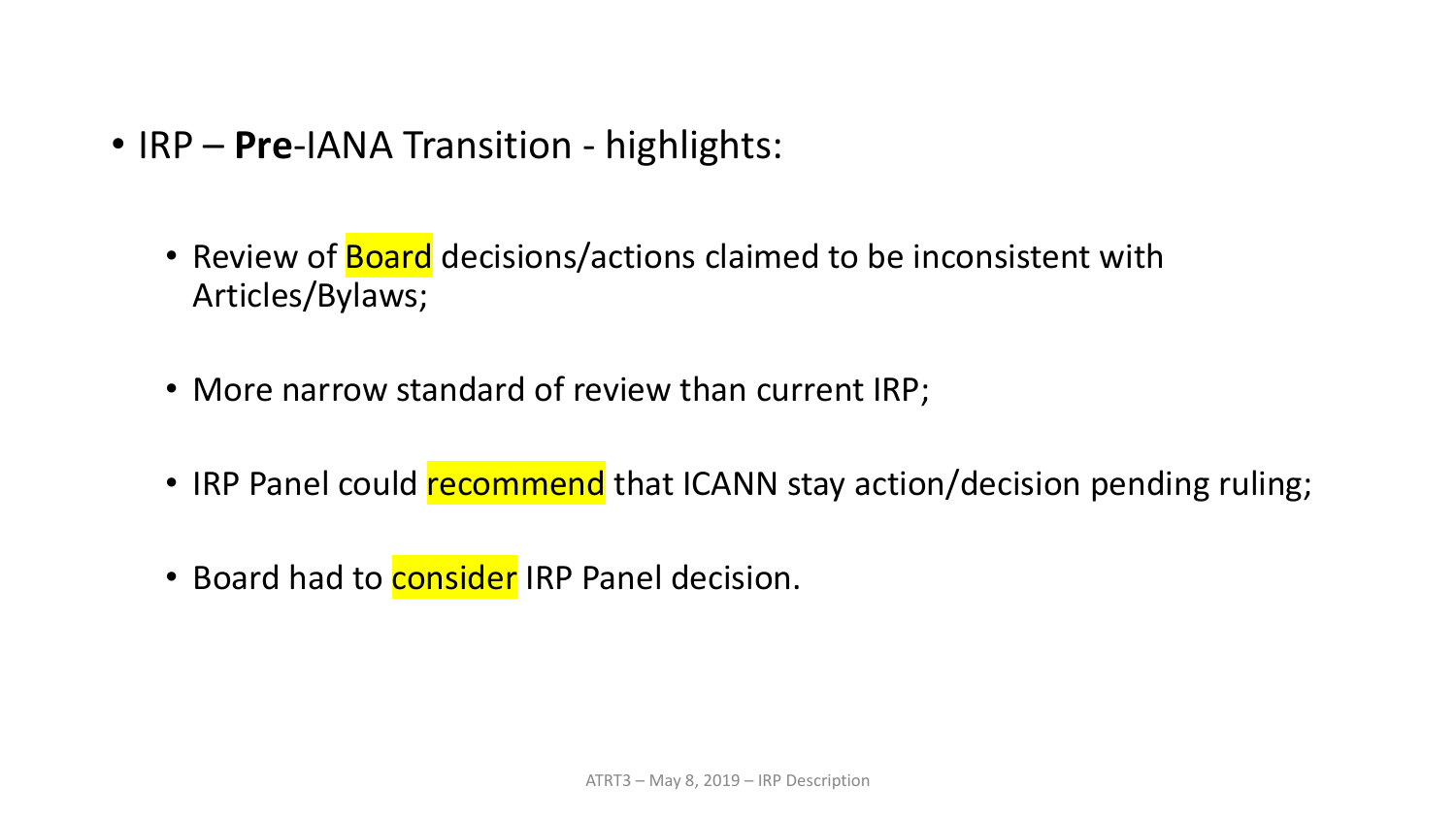- IRP **Post**-IANA Transition highlights:
	- Review of actions/inactions by **Board, individual directors, officers or staff members**<br>claimed to be (1) inconsistent with Articles/Bylaws, (2) failure to enforce IANA contract, and (3) claims regarding PTI service complaints. (Four specific exclusions dealing with certain EC claims (relating to PDPs), ccTLD delegations and re-<br>delegations, and claims regarding Internet numbering resources and protocol parameters.)
	- Broader, 'de novo' standard of review than prior IRP;
	- IRP Panel **authority to 'declare'** whether action/inaction violates Articles or Bylaws (and address IANA contract/PTI services issues);
	- Broader interim-relief authority;
	- Panel decisions (subject to appeal to full standing panel) are final, binding, enforceable.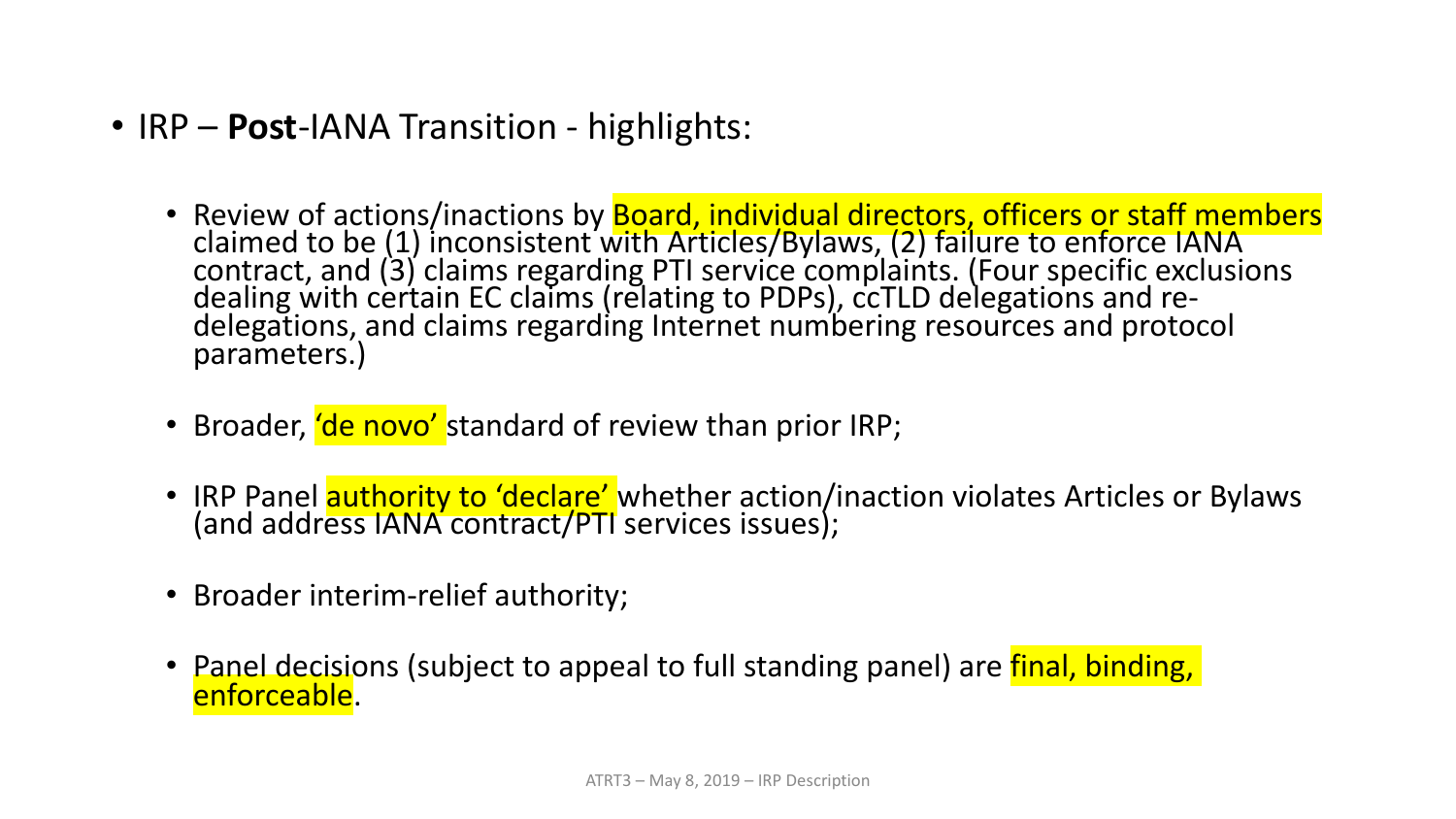- IRP generally:
	- Form of arbitration intended as an efficient alternative to litigation;
	- Claimants any natural or legal person, group, or entity (includes EC, SOs, ACs);
	- IRP Panel three members selected from Standing Panel;
	- De Novo review;
	- Appeals to full standing panel;
	- Final, binding, enforceable decisions.
	- Intended to create precedent.

(Bylaw 4.3 for IRP and Annex D, Section 4.2, for EC IRP.)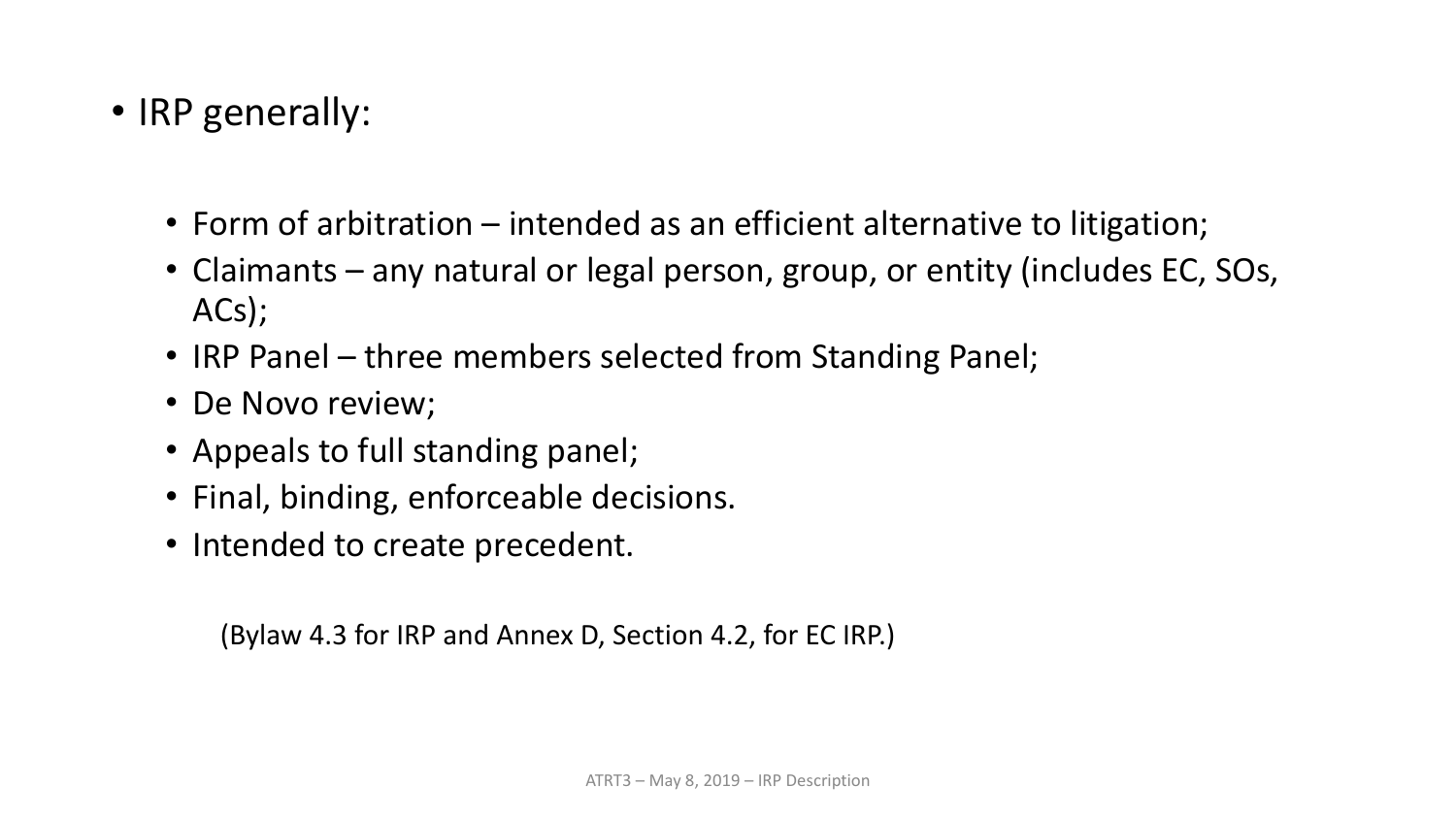- IRP Matters on the (near) horizon for GNSO Council:
	- Selection of 'Standing Panel':
		- See Bylaw Section 4.3(j) for SO/AC responsibilities in this regard.
	- Role in adding members to the IRP-IOT:
		- See Bylaw Section 4.3(n) the IOT has requested addition of members.
	- Role in initiating and/or supporting Empowered Community IRP:
		- See Bylaw Annex D, Section 4.2.